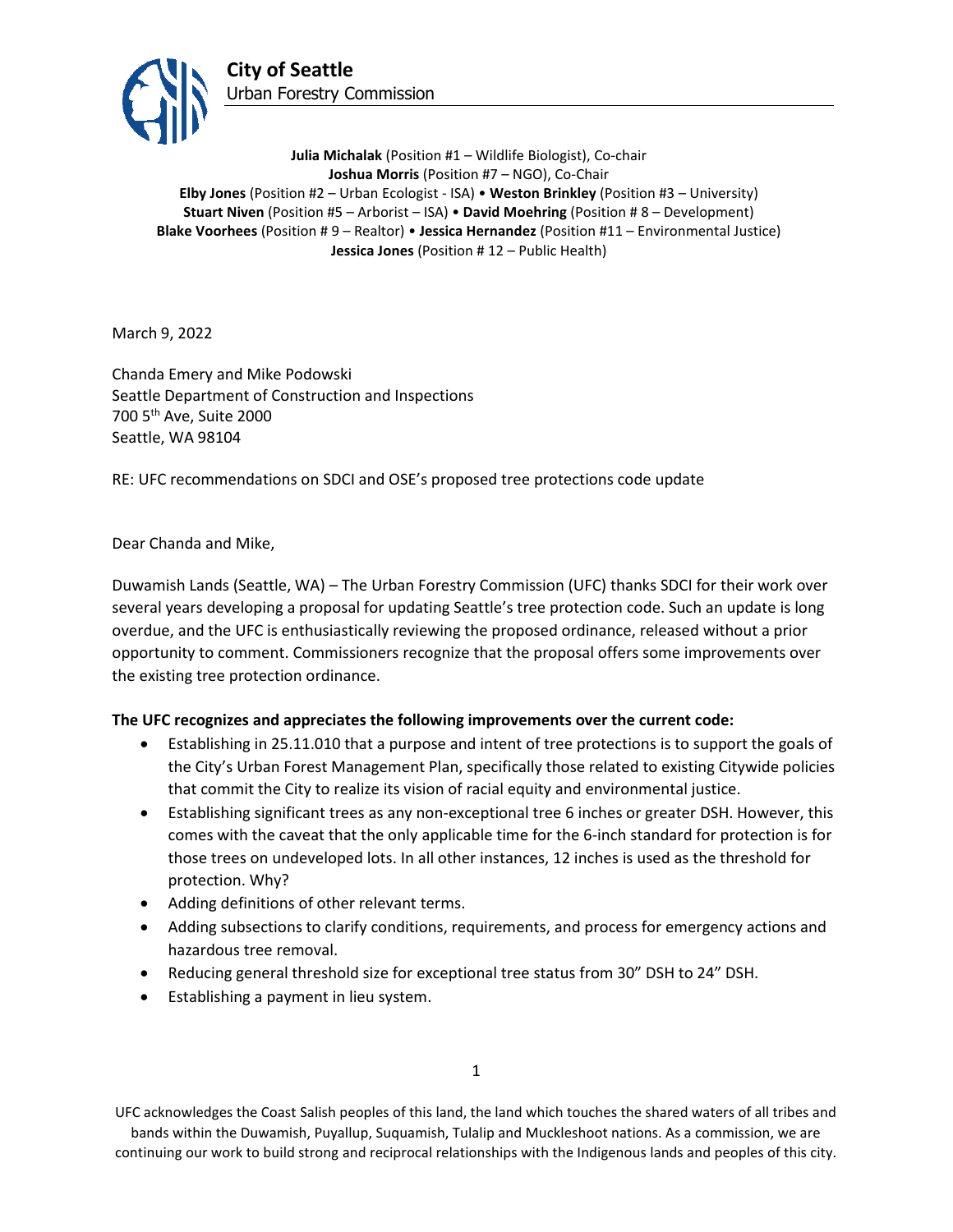However, the UFC also finds that the proposed changes remove community input from important land use decisions, will lead to management decisions that are not data driven, will continue undervaluing trees, and fail to equitably replace those that are removed.

In brief, we do not believe the current proposal will support the city's stated canopy cover goals.

**The proposed changes would remove community input from land use decisions that affect them.** Past and proposed tree policy is complaint based and heavily reliant on citizen oversight. It also is a system that has few avenues for legal recourse, insufficient funding for enforcement and lacks permits. The UFC feels that public involvement in the tree process is critical.

The proposed changes to 23.76.004 and 23.76.006 would establish application of tree provisions as a TYPE I decision within the land use decision framework. These decisions are defined as those that "require the exercise of little or no discretion…" and may not be appealed through a hearing examiner. The UFC is concerned that is too sweeping. For example, a citywide zoning change or clearing of a large urban forest area of exceptional trees and tree groves would likely be a threshold for which a SEPA notice would be warranted, whereas proposed removal of trees within a smaller development may be categorically exempt. The current proposal which may eliminate SMC 25.11 decisions from all Type II discretionary notices and public comment should be reconsidered to ensure appropriate public comment for an appropriate threshold.

Recommendation: Reconsider the current proposal from this perspective.

# **The proposed changes would maintain a system without permits, where incomplete data is collected inefficiently, where management decisions must be made with unreliable and infrequently updated data, and where enforcement is driven by community-based complaints.**

The City has never had an adequate system for tracking tree loss on private property. Without a permitting system, the city must rely on voluntary reporting and infrequent canopy cover analyses to inform management decisions. Both Vancouver, British Columbia, and Portland, Oregon require permits for removal of trees greater than 12" DSH on private property.

Without permits and posting requirements, enforcement will still rely on a complaint-based system from residents. Even when legal tree removal is occurring, residents may be concerned and report the removal.

The proposed changes would require developers to identify significant trees greater than 12" DSH and all exceptional and potentially exceptional trees on site plans. For better data-driven management decisions, it would be more beneficial to have developers inventory all significant trees on sites and to share that information in a format that could easily be integrated with the City's Accela database system. The proposal would continue the cost and inefficiency of relying on City personnel to import the tree data from site plans.

2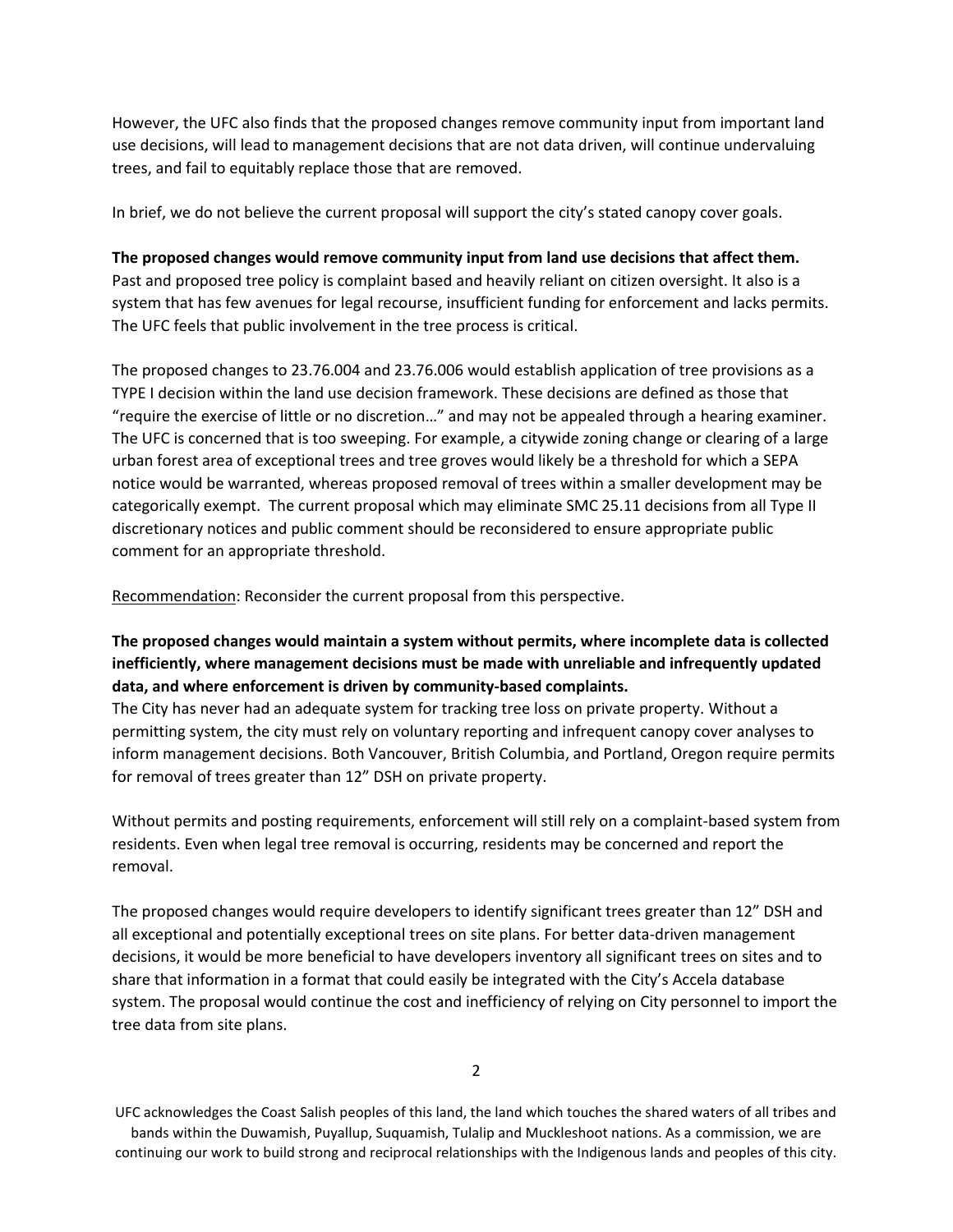Recommendations:

- Require all significant trees (all trees over 6") to be included on site plans.
- Any trees previously planted as replacement and/or appearing on property documents should also be included on site plans.
- Implement permit system; explore options to make permits affordable to the landowner.
- Require tree removal posting on-site and online two weeks prior to removal, to be consistent with SDOT requirements.

# **The proposed changes would continue undervaluing trees.**

The current proposal:

- Maintains the removal limit of three non-exceptional trees per year outside of development. The UFC has consistently recommended reducing this number to two significant, nonexceptional trees every three years. Based on observations, it's difficult to imagine scenarios where landowners need to remove that many trees annually.
- Contains no language expressing an expectation that developers maximize tree retention throughout the development process.

# Recommendations:

- Clarify restrictions on tree removal. Current language does not offer guidance for nonexceptional trees greater than 12". Was the intention of the removal restriction to apply to all non-exceptional significant trees?
- Reduce the number of significant, non-exceptional trees allowed to be removed annually. The UFC's 2019 draft ordinance recommended a limit of two trees every three years.

## **The proposed changes will fail to effectively and equitably replace removed trees.**

The city has committed to increasing canopy cover and to the extent that tree removal will continue to occur, tree replacement is an essential component that needs to be maximized.

The proposed update only requires replacement trees to "result, upon maturity, in a canopy cover that is at roughly proportional to the canopy cover prior to tree removal." An "upon maturity" time horizon is too vague to be helpful, and canopy cover is a limited way to think about tree replacement. A mature, 40'-tall Douglas Fir might have a spread of 15 feet, a spread that could easily be replaced by a Japanese maple, which grows significantly smaller but can attain a spread similar to or even greater than Douglas Fir.

The long growth time required for replacement trees to attain the stature of the tree removed results in a lag during which the values and services provided by the replacement tree are far less that what the removed tree previously provided to people and wildlife. The lag time can be reduced by requiring a greater replacement ratio for tree removal. They City's own standard for tree replacement is 2:1. That is a better starting point.